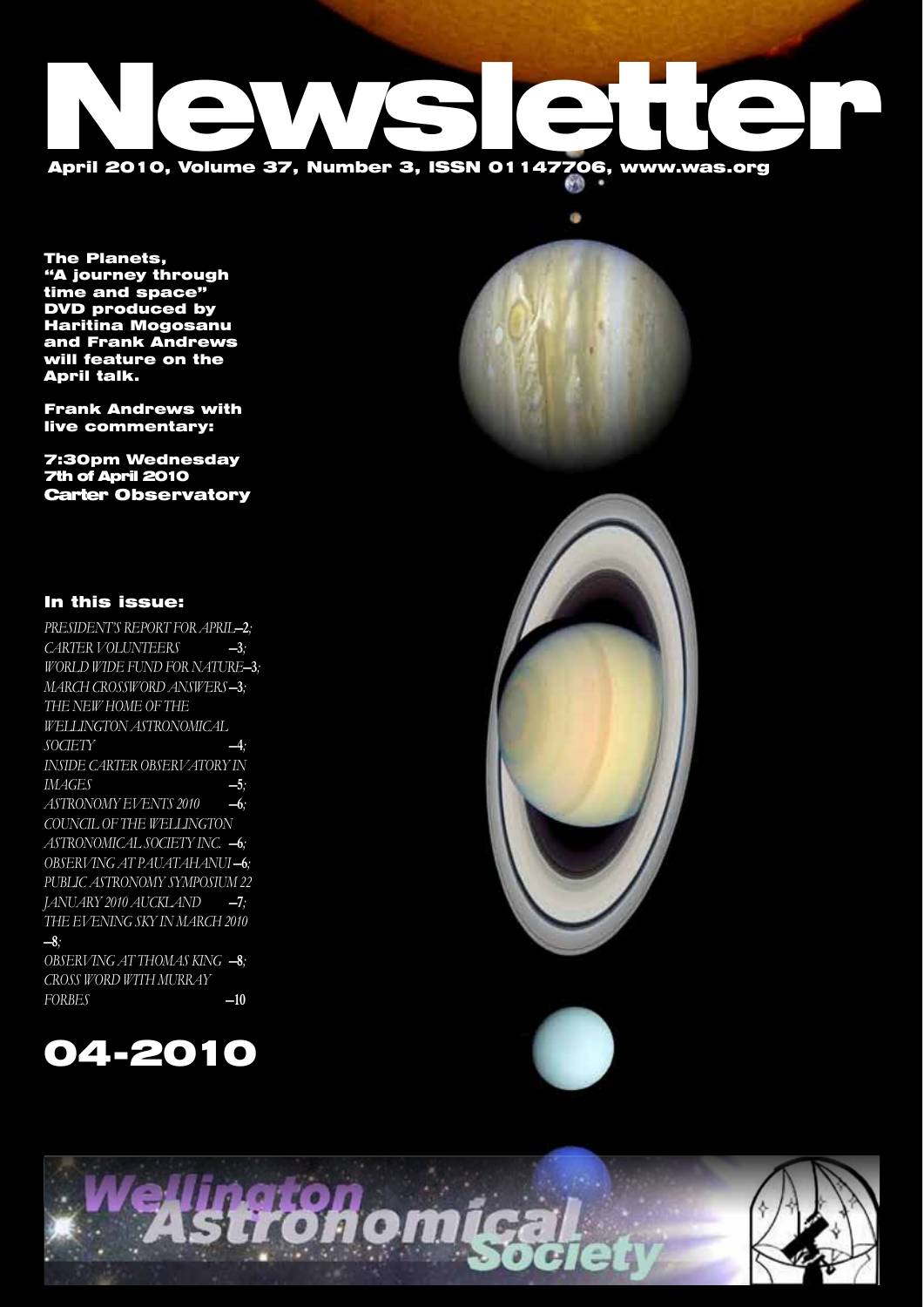

# PRESIDENT's REPORT FOR APRIL

The weather has still not been kind to us when it comes to our society observing at the Pauatahanui

Observatory. Although the day in question was nice and clear but it started clouding over at 5:00 PM and by the time it was dark it was totally cloudy.

Here is hoping for some clear weather for our next observing at Pauatahanui on April 17th starting at 7:30 PM.

The ST7 CCD Camera that WAS purchased recently is now at the KPO Observatory where it will be set up for Photometric Observing. Anyone wishing to be involved in learning about Photometric observing at the KPO should contact the President. Before we can do that we will need to invest in some Photometric Filters

We have found that the Pauatahanui Telescope will not be suitable as the ST7 camera when attached to the telescope should be left on the telescope set up. We are unable to do this at Pauatahanui because it is often used for visual observing and for Photography.

International Dark Sky Week is April 9-15 we will not be taking part as I feel we did our share of observing and talks last year. April 24th is Astronomy Day.

#### On Saturday 27th March Carter Observatory finally opened there doors to the public.

I arrived at 9:00 AM to assist with setting up and arranging power leads for the outdoors displays.

The Breeze Radio was on site live broadcasting. A mobile coffee stand was also on site although it nearly wasn't as the car towing the trailer was unable to climb up the steep road in front of the Scout den. It had to be towed with a four wheel drive. The car burned out its clutch trying to climb the hill. An outdoor stage was set up for a live band which was due to start when the Breeze Radio finished at 11:00 AM.

By 10:00 AM there was a queue forming to enter Carter which grew in length all day. The queue went up the hill past the Thomas King Observatory.

Inside Carter there were people everywhere. The queue to go up to the Cooke telescope went down stairs and around the main room. Everywhere was packed with people and it was like this all day and even at 5:00 PM when we were due to close there was still a cue there.

The Planetarium was fully booked out and you had to obtain a ticket from one of the Carter staff to get into the planetarium. By early afternoon the Planetarium was

booked out right up till 5:00 PM.

There was no entry fee to get into Carter or the Planetarium on this day.

At around 4:00 PM clouds were starting to roll in an by 4:30 PM we were clouded out which for the telescope operator was a bit of a blessing. Stewart Mawson was manning the Cooke refractor all day with some assistance from Ross Powell and I helped out as well.

John Field was Comet making up at the Thomas King Observatory and had crowds of people around him all day. We didn't open the Thomas King telescope.

Later in the day John set up a 6" Dobsonian with a White Light Solar filter to show people the sun and I also helped John with this telescope. The weather was fine and sunny although there was some high cloud at times until it closed in at about 4:00 PM.

The Carter shop did a brisk trade and is well stocked.

The day was very successful with 100's of people passing through Carter and the fed back from people was that they were amazed with what they saw.

We were unable to open the Boller & Chivens telescope as the dome has been frozen to the building and we are unable to move it.



Karu Po Observatory - if the wind had been coming from the South, we would have had problems. 21st February 2010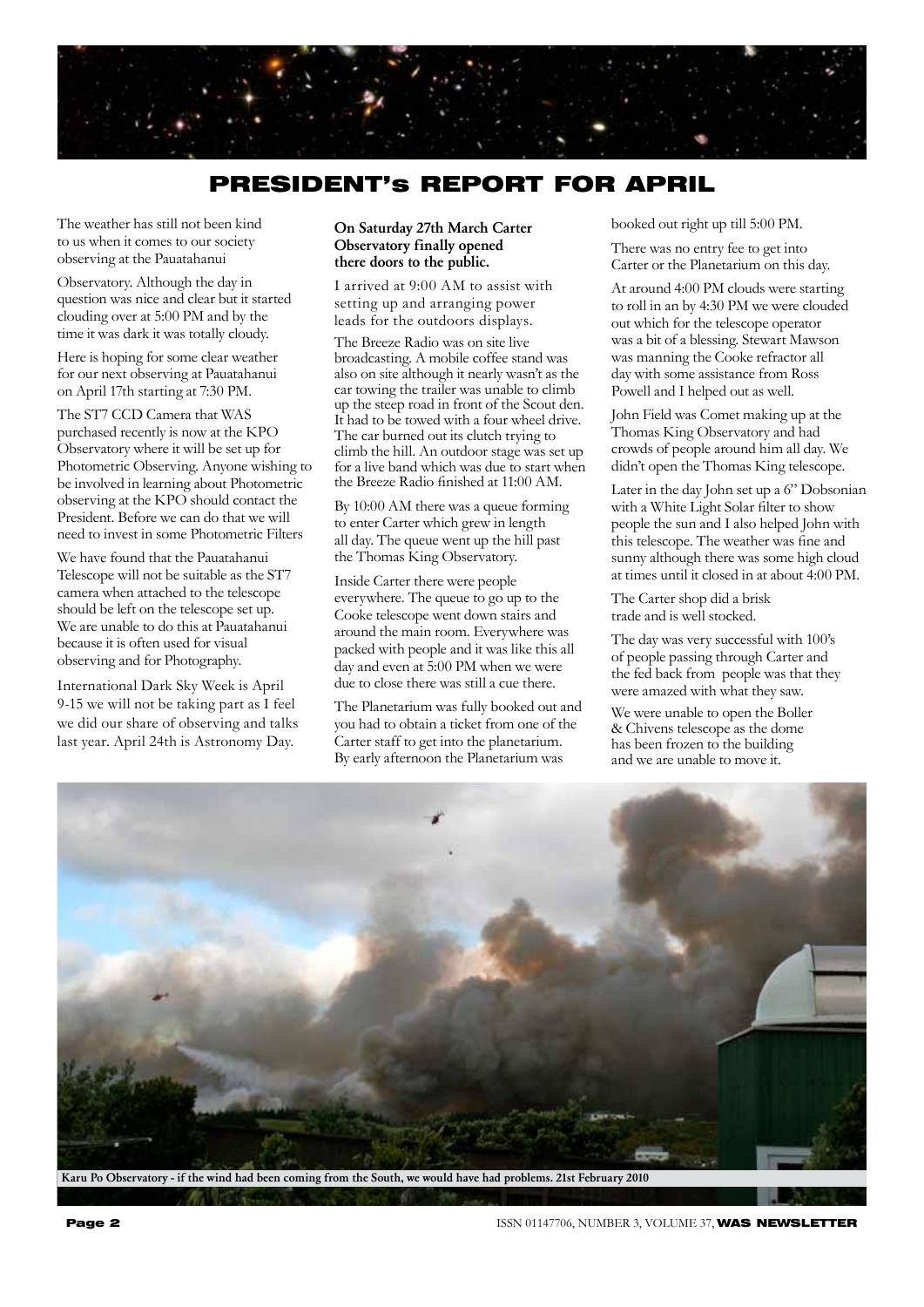

# CARTER VOLUNTEERS

Remember we are now based at the New Carter Observatory and at this first meeting at Carter I will be calling for volunteers to assist in the running of the very famous Thomas Cooke Refractor at Carter on Saturday evenings. Carter will be open to the public every Saturday evening and the Wellington Astronomical Society will be assisting in running this telescope and maybe another as well. What I will be asking for is a contribution of time maybe once a month to man these telescopes. You will not be asked to run it every Saturday as it will be on a roster but two or three members will be on every Saturday with different members each time.

Remember we are getting the full use of these facilities for our meetings once a month for nothing.

When we were at the Royal Society Rooms we were paying up to \$1000 per year. So any contribution you make will be a huge saving for the society. So think of it as your contribution to help the society to save some money.

#### The May talk will be Astro Photography with John Field.

By the time you receive this newsletter the Carter Observatory will be open.

A big thank you to our Treasurer for the excellent work he has done in getting out annual report done and passed by the auditors.

#### March Crossword answers

Across 1. HOUR,- unit of time; 3. ZODIAC,- also a small inflated rubber *boat; 6. LMC,- could be mistaken for a cloud; 8. VENUS,- a very cloudy planet;* 10. PELE,- volcano on Io; 11. CANOPUS,- Autahi; *14. ECLIPSINGBINARY'- clip singer in bay (anagram); 17. VEGA'- alpha*  Lyr; 18. KIWI,- New Zealander; 19. ASTEROID,- road site (anagram); 21. ECLIPSE,- to block light from another object; 25. UFO,- flying saucer; *27. MESSIER'- a catalogue; 28. ION'- an arrested atom; 30. TAURUS'-*  You don't want this constellation in a China shop; 32. EARTH,- Tellus; *34. IO'- One of the Galilean satellites; 35. EQUINOX'- 23rd September; 36. SOHO'- satellite observatory studying the Sun; 37. NADIR'- opposite to zenith; 38. NORTH'- thorn (anagram); 40. HELIUM'- second most common element; 43. ANDROMEDA'- Largest galaxy in the Local Group; 46. BAR'- some*  spiral galaxies have one; 49. REDPLANET,- Mars; 50. ATOM,- smallest indivisible piece of a element; 52. BINARY,- a double star; 53. AZIMUTH,*horizontal angle around the sky;*

Down 1. HALO,- angels and galaxies both have one; 2. RUTHCRISP,-Carter Observatory's public telescope; 4. DENEB,- alpha Cygnus; 5. LEO,- A *lion circling the Earth; 6. LOKI,- volcano on Io; 7. CLUSTER,- An open or globular ...; 9. SCHMIDT'- type of telescope; 12. DINOSAURS'- an asteroid*  may have done them in; 13. REFLECTOR,- type of telescope; 15. NOON,- midday; 16. NEAREARTHOBJECT,- NEO (abbrev); 20. ECLIPTIC,- plane *of Earth's orbit around the Sun; 22. SMC'- satellite galaxy to the Milky Way; 23. SHEPHERD'- astronaut; 24. DARWIN'- proposed theory of evolution; 26. FUSION'- process that powers stars; 29. LATITUDE'- allow some leeway; 31. SCORPIUS'- constellation with a sting; 33. LONGITUDE'- Latitude and ?; 39. SIDEREAL'- star time; 41. ICE'- frozen liquid; 42. MASS'- I weight 6*  times less on the Moon, but still have the same ???; 44. VIRGO,- Constellation with *Spica; 45. GAS'- solid, liquid or ...; 47. DAY'- 24 hours; 48. NOVA'- a new star; 51. HST'- an orbiting telescope;*

# World Wide Fund for Nature

This was not very successful from the societies view. We were to meet at the Thomas King Observatory at 8:00 PM on Saturday 27th the same day as the Carter opening. Only three members turned up and three members of the public as well.

I went along to the top of the Cable Car so I could see the city lights better and I was amazed that most of the high rise business were in darkness apart from the occasional floor with lights on.

Looking up towards the hospital was just a mass of orange lights. Most of the lighting we could see was from street lights and from security lights.

I could see quite easily bright white lights on the outside of TePapa. Unfortunately there was a rugby game on at the Stadium and lights from that lit up the whole of the waterfront area with that and the lights at the wharves it was impossible to see any lights we actually off.

The suburbs fared much better with many light turned off in the private houses.

**WAS NEWSLETTER** VOLUME 37, NUMBER 3, ISSN 01147706 **Page 3** 

I drove home at 9:00 PM to see what the light were like near my place and apart from the Porirua CBD the lights were dimmer than normal.

This is much the same as last year when only the private houses lights were switched off.

Remember daylight saving finishes on Sunday April 4th so we can start observing from 7:30 PM.

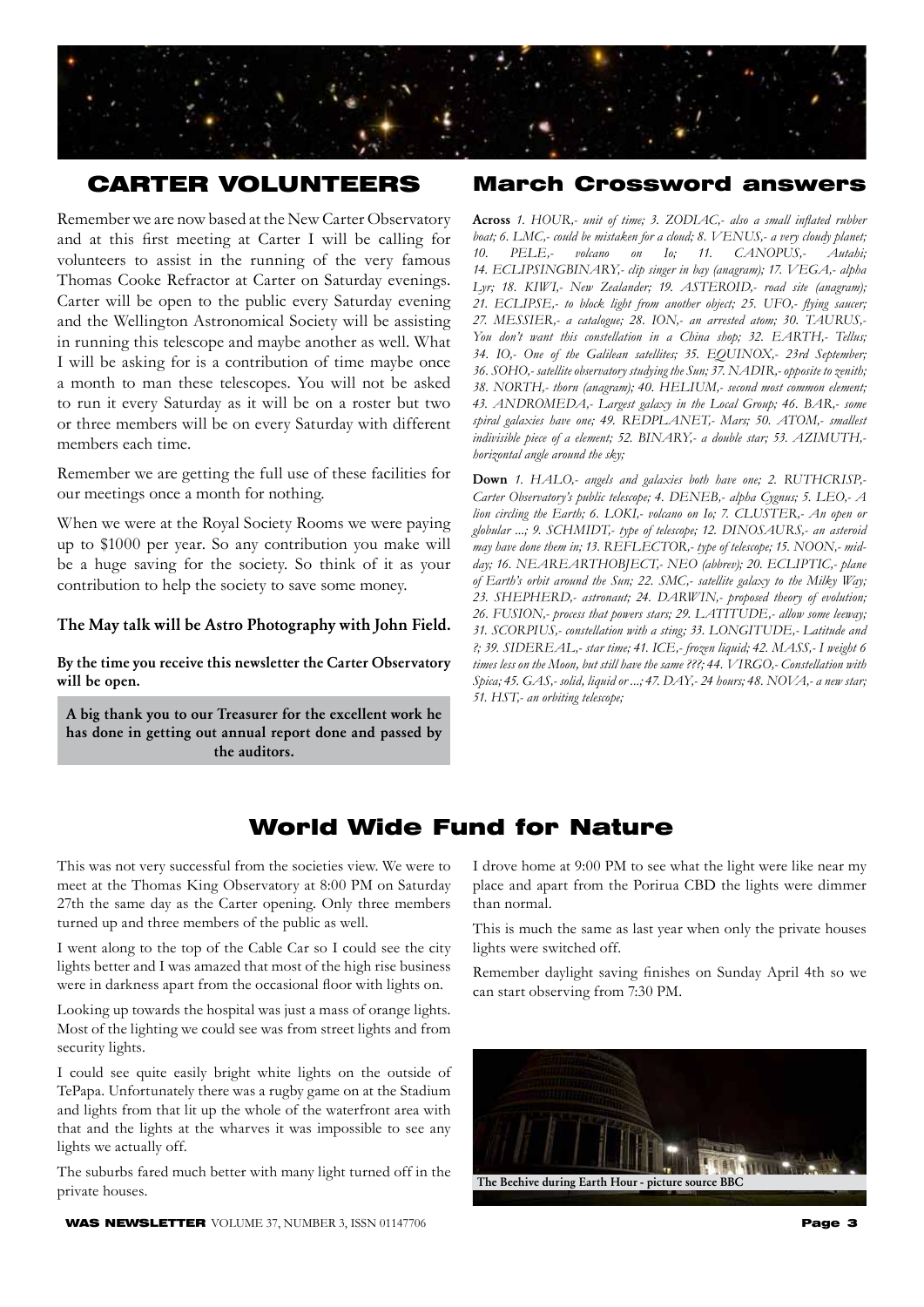

# The new home of the Wellington Astronomical Society







**Page 4 ISSN 01147706, NUMBER 3, VOLUME 37, WAS NEWSLETTER**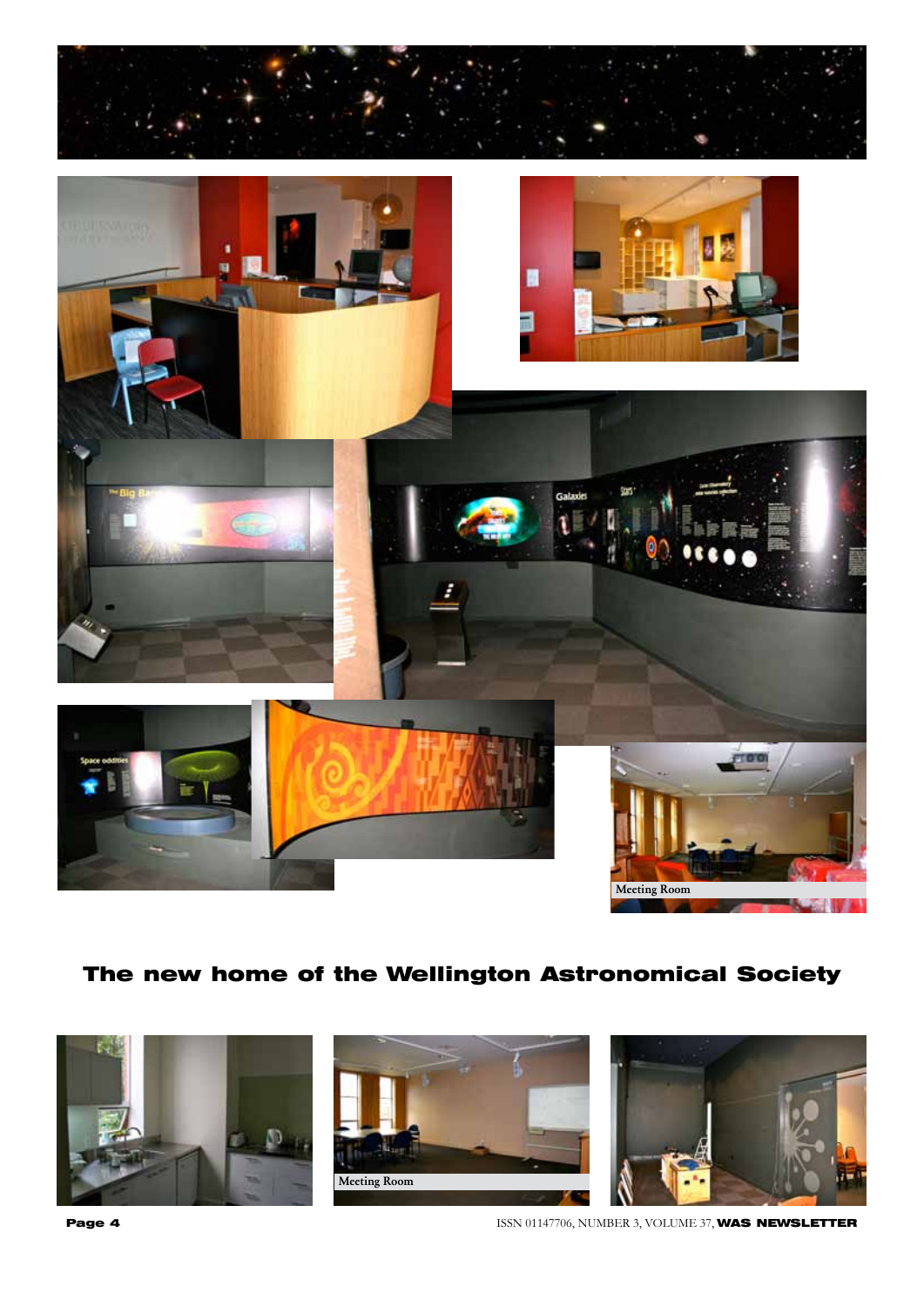





# Inside Carter Observatory in images



**WAS NEWSLETTER** VOLUME 37, NUMBER 3, ISSN 01147706 **Page 5** 

to having you there for our meetings.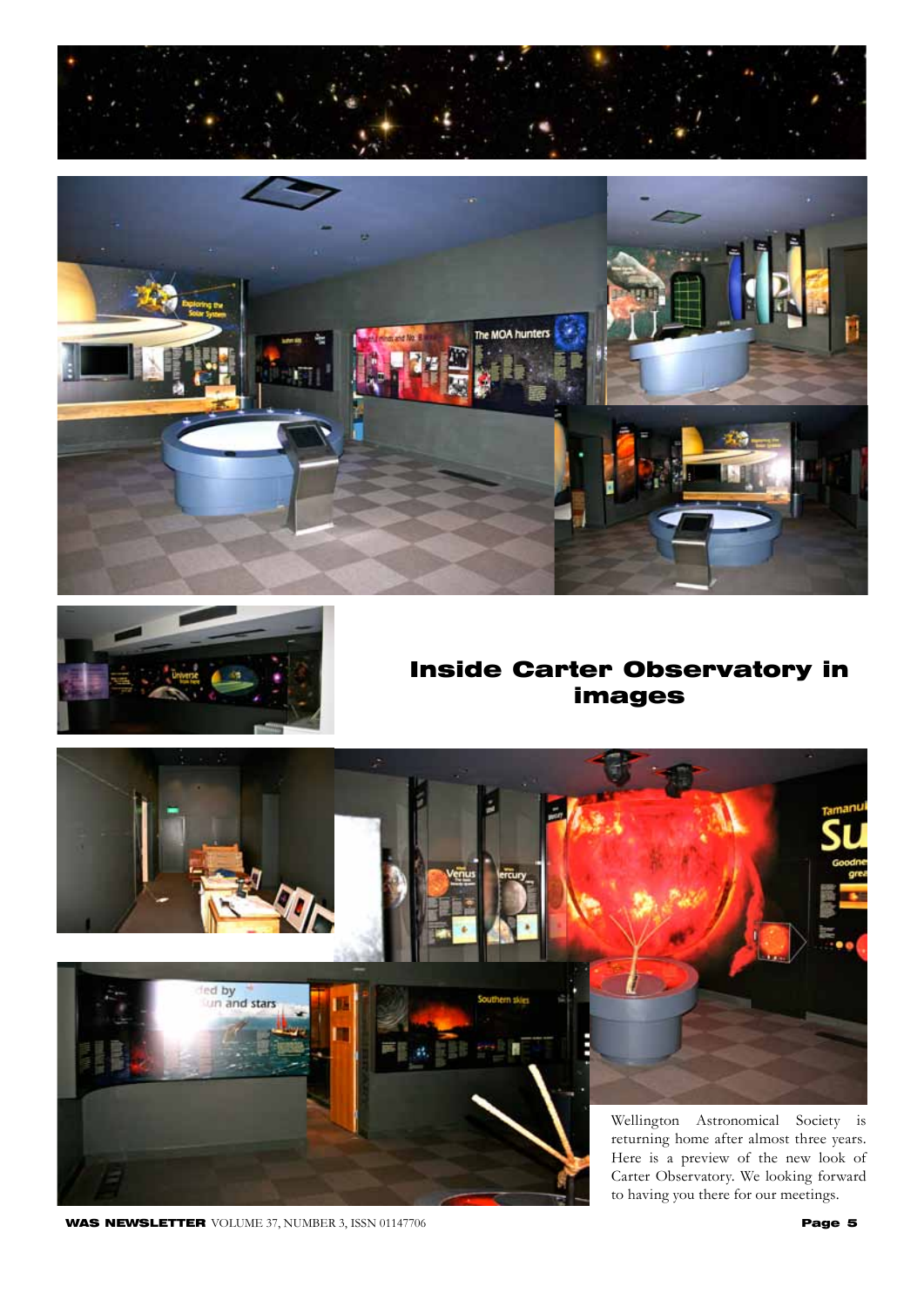

# ASTRONOMY EVENTS 2010

#### April

International Dark Sky Week is April 9-15 April 24th is Astronomy Day.

#### June

June 26th 2010 – Partial Lunar eclipse

Visible from all of Australia and NZ.

The Moon will pass through the southern part of the Earth's shadow; at maximum eclipse

(9.39pm AEST) over half the Moon's diameter will be covered.





July sees a dance of the planets Mars, Venus and Saturn in the western sky. By the end of the month, they are joined by Mercury. The diagram at left shows them together on the 31st, when Mars is closest to Saturn.



#### August

August 2010 – Triple conjunction with moon The four planets are still visible mid August, and are joined by the Moon on the 13th. Planetary conjunctions:

8 August: Venus closest to Saturn 8 August: Venus closest to Mars.



#### October

International Space Week

October 4 – 10

Astronomy Day – 16 October – Astronomy Week 11 – 17

#### December

December 21st – Total Lunar Eclipse – much of New Zealand

and the Queensland coast will see the Moon rise totally eclipsed.

Times of events:

| Phase           | <b>NZDST</b>       |
|-----------------|--------------------|
| Starts          | 7.32 <sub>pm</sub> |
| Totality starts | 8.40pm             |
| Maximum         | 9.18pm             |
| Totality ends   | 9.53 <sub>pm</sub> |
| Ends            | $11.01$ pm         |



# COUNCIL OF THE WELLINGTON ASTRONOMICAL SOCIETY INC.

*President:*  Gordon Hudson gordon@kpo.org.nz Ph 04 236 5125

*Vice-President*: Roger Butland roger.j.butland@xtra.co.nz Ph 04 478 0419

*Secretary:* Ross Powell rossapowell@hotmail.com Ph 04 389 9765

*Treasurer:* John Talbot john.talbot@xtra.co.nz Ph 04 293 4620

#### *Newsletter Editor:*

Haritina Mogosanu editor@was.org.nz *Committee* 

Frank Andrews frank.andrews@paradise.net.nz

Chris Mongatti chrismon@xtra.co.nz Mob o21 890 222

John Homes john.homes@paradise.net. nzAline Homes aline.homes@paradise.net.nz

*Positions Outside Council Email newsletter* Murray Forbes murray\_forbes@xtra.co.nz

## OBSERVING AT PAUATAHANUI

The next observing at the Pauatahanui will be on April 17th after 7:30 PM.

If the weather is looking doubtful please contact John Field on his mobile 021-255-1904 to see if the session is going ahead.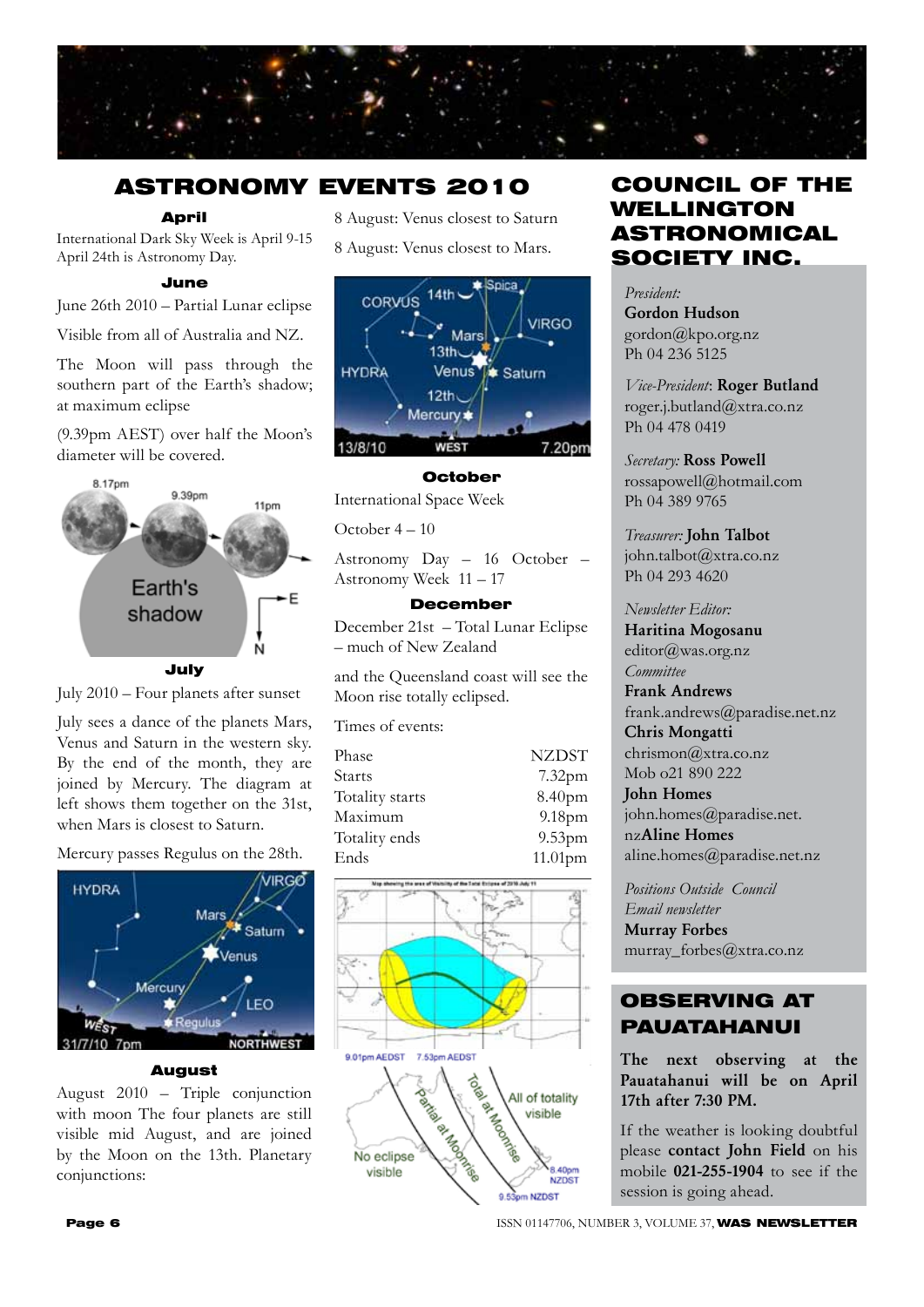

#### Public Astronomy Symposium 22 January 2010 Auckland

This symposium was attended by approximately 400 and opened by the Hon. Dr Wayne Mapp who explained that he is an Amateur Astronomer. The first speaker was Prof. John Hearnshaw from Canterbury University whose presentation was titled "Search for Earth-like habitable planets". There are three ways of finding Earth-like planets:

(1) The Doppler method – periodic radial-velocity variation of a star, detected spectroscopically; (1) Transits of planets across a star disc – detected by photometry (2)Gravitational Microlensing – detected by photometry

A search for planets around Alpha Centauri A/B is currently underway using the McLellan 1-metre telescope and the Hercules High Efficiency and Resolution Canterbury University Large Echelle Spectrograph with an iodine vapour cell to provide reference lines [1]. This binary has a high inclination (79 deg.) and is circumpolar from New Zealand which make it an ideal target for the Mt. John Observatory. Roughly 30,000 spectra will need to be taken over a few years to find an Earthmass planet orbiting at 1 Astronomical Unit, if present.

The next N.Z. speaker was Assoc. Prof. David Wiltshire from Canterbury University whose presentation was titled "Dark Energy and cosmic structure". If we take the photometric measurements of type Ia supernovae corrected for small differences in their intrinsic luminosity, together with their red-shifts and apply these results (at face value) to the nearly smooth<br>Friedmann- Lemaitre- Robertson-Walker Friedmann- Lemaitre- Robertson-Walker geometry we conclude that the Universe's expansion is accelerating. In the "Concordance" model 74% of the Universe is dark energy. However, as David reminded us, the Universe is far from smooth and his hypothesis is that the density gradients affect the cosmological modeling. [2] We reside in a gravitationally bound volume where clocks run slower than in the average void location. This gives rise to an apparent accelerating expansion starting at the time when the first complex large scale structures formed. If this model is correct, no dark energy is required to explain the observable Universe. [3]

Einstein's Strong Equivalence Principle needs to be changed to allow for variations in spacetime. A Cosmological Equivalence Principle [4] was proposed which defines a Cosmological Inertial Frame within a suitable neighbourhood.

Assoc. Prof. Kathy Campbell's, from Auckland University, presentation was titled "Extreme environments and the search for early life on Earth, and life elsewhere in the Solar System". Life may have taken hold on Earth over 3 Giga-anni ago [5]; the result of ? (1) Terrestrial organic soup (2) Terrestrial hydrothermal vents (3) Extraterrestrial seeding by meteorites/comets

The most primitive organisms of the phylogenetic

**WAS NEWSLETTER** VOLUME 37, NUMBER 3, ISSN 01147706 **Page 7** 

tree of life are hydrothermal microbes. The present day early Earth-analogue "extreme environments" which contain microbial life are: hydorthermal vents, antarctic dry valleys, hypersaline lagoons, deep-rock subsurface, hydrocarbon seeps, anoxic sediments and terrestrial hot springs. Silica-rich deposits have been found on Mars by the Spirit Rover. Perhaps this is where we will find life elsewhere in the solar system ?

The North Island, New Zealand has numerous areas for Earth analogue studies on extreme environments which feature terrestrial hot springs, fossil hydrocarbon seeps, undersea hot springs and offshore hydrocarbon seeps. "Back to Mars via Coromandel hot springs ?"

Prof. Matt Visser's, from Victoria University Wellington, presentation was titled "Black stars versus black holes". General Relativity (GR) leads to black holes as exact solutions to the Einstein field equations. If quantum affects are added to GR then many classical theorems no longer apply [6]. Near a black hole virtual particle production causes Hawking Radiation and the particles emitted carry almost no information. This apparent loss of information violates a fundamental feature of quantum mechanics (QM) [7].

Another effect of QM is vacuum polarization which produces an energy deficit and a repulsive force around a mass. The vacuum polarization is negligible for free-falling matter, even when the matter gets dense enough to form an event horizon and become a black hole. However, if the matter's fall is slowed, vacuum polarization may grow, producing repulsion. The collapse may be delayed from ever forming an event horizon [8] [9]. Other objects suggested by researchers which perhaps form instead of a black hole include: gravastars, black hole complementary objects and fuzzballs.

Dr. Grant Christie's, from Stardome Observatory, Auckland presentation was titled "For love or money: research by amateurs". He noted that the internet can be used to find comets using for example the SOHO satellite [10]. Their position can be determined using the Astrometrica software [11]

Size and shape of asteroids can be determined with help from the GPS/Kiwi System [12] and Occult Watcher software[13]. Nova patrol is another area where NZ amateurs are making a contribution. Gravitational Microlensing search for exo-planets is well suited for amateurs using small telescopes. In the Southern Hemisphere good views are obtained of the galactic central bulge.

Dr. Phil York's, from Auckland University, presentation was titled "From Rutherford to Einstein". Both the amount of gravitational light bending and alpha particle scattering are proportional to the inverse distance from the light ray to the centre of mass and from the particle to the atom centre respectively.Rutherford found the atomic nucleus from head-on collision of alpha particles and gold atoms; MOA group finds planets with well-aligned gravitational lenses with magnification > 100.

Some Student Contributions to Astronomy:

• Ian Bond: Monitored 100 million stars nightly for 10 years and discovered the first planet by gravitational lensing • Koki Kamiya: discovered free floating planets roaming interstellar space • Nick Rattenbury: measured the shape of a star at the galaxy centre •Lydia Philpott: wrote code to analyse gravitational lenses of arbitrary complexity • Christine Botzler: assisted discovery of a planet like Neptune orbiting a red dwarf star • Yvette Perrott: Assisted discovery of a very small planet MB07192 and analysed MB07379 allowing for telescope locations and Earth spin. • Dimitri Douchin & Petra Tang analysed Hubble Space Telescope images of MB07379 • Matthew Freeman analysed MB09319 •

Speakers from Overseas

Dr Marc Moniez, Laboratoire de l'Accelerateur Lineaire, France, "Dark matter"; Dr Javier Gorosabel, Instituto de Astrofisica de Andalucia, Granada Spain, "Solving the mystery of gammaray bursts"; Prof. David Bennett, University of Notre Dame, USA, "Discovering extra solar planets as blemishes in Einstein's telescope"; Prof. Scott Gaudi, Ohio State University Astronomy Dept, USA, "This is the way the world ends: The long-term fate of life in the Universe"

Overall a very enjoyable and challenging Symposium. Most presentations can be found on the Internet [14].

*Acknowledgment*

*I wouldz like to thank Roland Idacz yk for his helpful comments regarding this note.*

#### References

*[1] "Facilities at Mt John University observatory", http://www. phys.canterbury.ac.nz/research/mt\_john/facilities.shtml*

*[2] D. L. Wiltshire, "Gravitational energy and cosmic acceleration", arXiv 0712.3982v1*

*[3] D. L. Wiltshire, "Dark energy without dark energy", arXiv 0712.3984v1*

*[4] D. L. Wiltshire, "Cosmological equivalence principle and the weak-field limit", arXiv 0809.1183v3*

*[5] "Evolutionary history of life", http://en.wikipedia.org/wiki/ Evolutionary\_history\_of\_life*

*[6] Carlos Barcelo, Stefano Liberati, Sebastiano Sonego & Matt Visser, "Black stars, not holes", Scientific American, October 2009*

*[7] Matt Visser, "Black holes in general relativity, arXiv 0901.4365v3*

#### Continued on page 8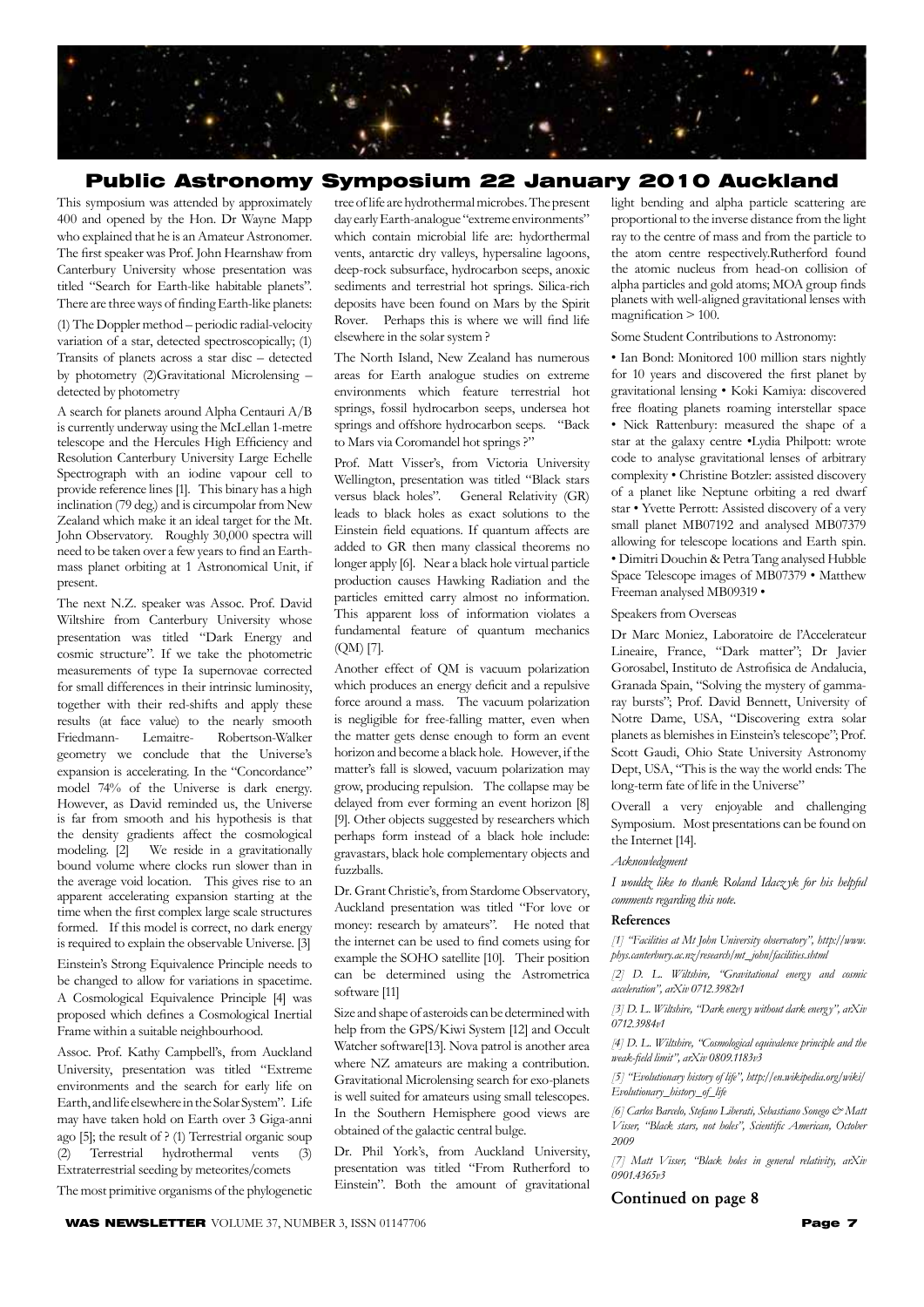

# The Evening Sky in March 2010

Sirius is the first star to appear at dusk, midway down the northwest sky. It is soon followed by Canopus, southwest of the zenith. Below Sirius are Rigel and Betelgeuse, the brightest stars in Orion. Between them is a line of three stars: Orion's belt. To southern hemisphere star watchers, the line of three makes the bottom of 'The Pot', now tipped on its side. Orion's belt points down and left to a V-shaped pattern of stars making the face of Taurus the Bull. Below and right of Sirius, are Procyon and Mars, making a line with Sirius down to the north. Mars is orange coloured, like Betelgeuse and Aldebaran. Saturn is in the northeast sky. In the southeast are the Pointers, Beta and Alpha Centauri, with Crux, the Southern Cross, above them. .

Sirius, 'the Dog Star', marks the head of Canis Major the big dog. A group of stars above it make the dog's hindquarters and tail. Sirius is the brightest star in the sky both because it is relatively close, nine light years\* away, and 23 times brighter than the sun.

Mars is fading as we leave it behind. It is low in the north sky at dusk and sets in the northwest about midnight. At mid month it is 170 million km away and small in a telescope.

Below and left of Mars are Pollux and Castor, the heads of Gemini the twins. Above and right of Mars, at the beginning of April, is the Praesepe cluster, marking the shell of Cancer the crab. Praesepe is also called the Beehive cluster, the reason obvious when it is viewed in binoculars. It is 500 light years away. Mars passes below Praesepe mid month and is right of the cluster thereafter.

Rigel, left of Orion's belt, is a bluish supergiant star, 40 000 times brighter than the sun and much hotter. It is 800 light years away. Orange Betelgeuse, right of the line of three, is a red-giant star, cooler than the sun but much bigger and 9000 times brighter. It is 400 light years from us. The handle of "The Pot", or Orion's sword, has the Orion Nebula at its centre; a glowing gas cloud many light-years across and around 1300 light years away.

The V-shaped group making the face of Taurus the bull is called the Hyades cluster. It is 130 light years away. Orange Aldebaran, is not a member of the cluster but merely on the line of sight, half the cluster's distance.

Crux, the Southern Cross, is high in the southeast. Below it, and brighter, are Beta and Alpha Centauri, often called 'The Pointers'. Alpha Centauri is the closest naked-eye star, 4.3 light years away. Beta Centauri, like most of the stars in Crux, is a blue-giant star hundreds of light years away. Canopus is also a very luminous distant star; 13 000 times brighter than the sun and 300 light years away.

The Milky Way is brightest in the southeast above Crux. The Milky Way can be traced to nearly overhead where it fades. It becomes very faint in the northwest, right of Orion. The Milky Way is our edgewise view of the galaxy, the pancake of billions of stars of which the sun is just one. The centre of the galaxy is toward Sagittarius, below the Scorpion's sting, where the Milky Way is broad.

The Clouds of Magellan, LMC and SMC are midway down the southwest sky, easily seen by eye on a dark moonless night. They are two small galaxies about 160 000 and 200 000 light years away.

Saturn is in the northeast at dusk. It is a little brighter than Spica the brightest star in Virgo, on Saturn's right. Saturn's rings are nearly edge-on to us this year. In a telescope they look like a thick line through the planet. Saturn is 1280 million km away in mid March.

Brilliant Venus sets in the northwest an

hour after sunset. It will set progressively later as it swings out from the far side of the sun, catching up with Earth. It is around 230 million km away in April.

Jupiter, bright and gold-coloured, rises due east about 4 a.m. It is 870 million km away.

*\*A light year (l.y.)is the distance that light travels in one year: nearly 10 million million km or 1013 km. Sunlight takes eight minutes to get here; moonlight about one second. Sunlight reaches Neptune, the outermost major planet, in four hours. It takes four years to reach the nearest star, Alpha Centauri.*

*Alan Gilmore*

#### Continued from page 7

*[8] Matt Visser, Carlos Barcelo, Stefano Liberati & Sebastiano Sonego, " Small, dark, and heavy: But is it a black hole?", arXiv 0902.0346v2*

*[9] Carlos Barcelo, Stefano Liberati, Sebastiano Sonego & Matt Visser, "Revisiting the semiclassical gravity scenario for gravitational collapse", arXiv 0909.4157*

*[10] Official Solar and Heliospheric Observatory (SOHO) site, http://sohowww.nascom.nasa.gov/*

*[11] Astrometrica, http://www.astrometrica.at/*

*[12] Loader video Occultation System, http://occsec.wellington.net. nz/videotime/loadervideo.htm*

*[13] Occultation Software, http://occsec.wellington.net.nz/ software/software.htm*

*[14] Department of Physics, Faculty of Science, The University of Auckland, Public Astronomy Symposium, General References and Presentations* 

# OBSERVING AT THOMAS KING

All public observing evenings will be held at the Thomas King Observatory run by our Observatory Director Ross Powell. from 7:30. There are public observing evenings at the Thomas King nearly once a week starting as soon as it gets dark depending on the weather. Ring Ross on 389 9765.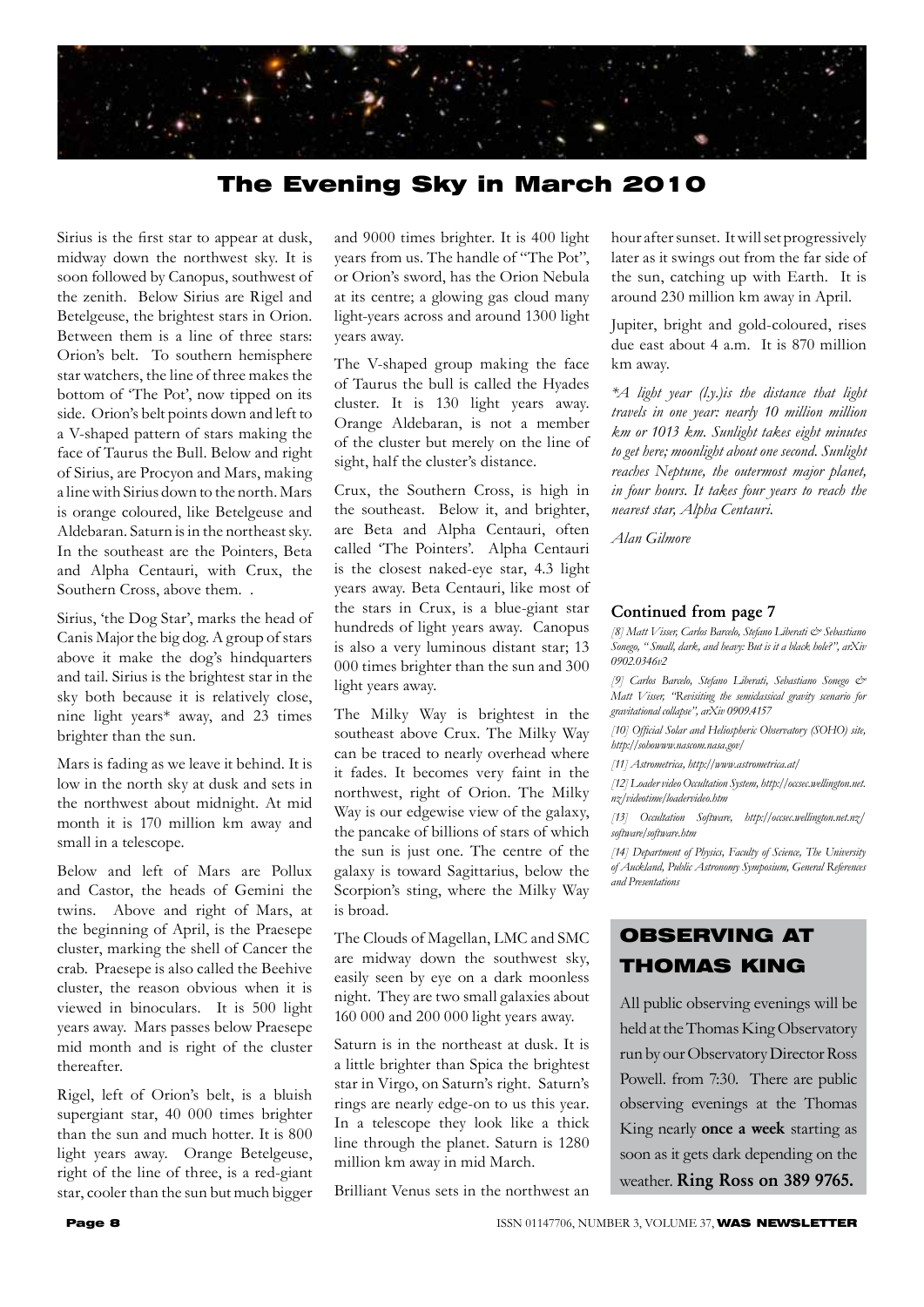



Mar. 15 at 11 p.m. NZDT April 1 at 10 p.m. "<br>April 15 at 8 p.m. NZST May 1 at 7 p.m.

#### Evening sky in April 2010

To use the chart, hold it up to the sky. Turn the chart so the direction you are looking is at the bottom of the chart. If you are looking to the south then have 'South horizon' at the lower edge. As the earth turns the sky appears to rotate clockwise around the south celestial pole, SCP on the chart. Stars rise in the east and set in the west, just like the sun. The sky makes a small extra westward or clockwise shift each night as we orbit the sun.

Sirius, the brightest star, is midway down the western sky. Below it is Orion with bright stars Rigel and Betelgeuse. Orion's belt and sword, aka 'The Pot', appears between them. Canopus, the second brightest star, is southwest of overhead. Mars is low in the north. Saturn is in the northeast with fainter Spica to its right. Crux, the Southern Cross, and The Pointers are high in the southeast sky. The Scorpion, on its back, is rising in the southeast. The Milky Way spans the sky from SE to NW.

> Chart produced by Guide 8 software; www.projectpluto.com. Labels and text added by Alan Gilmore, Mt John Observatory of the University of Canterbury.www.canterbury.ac.nz